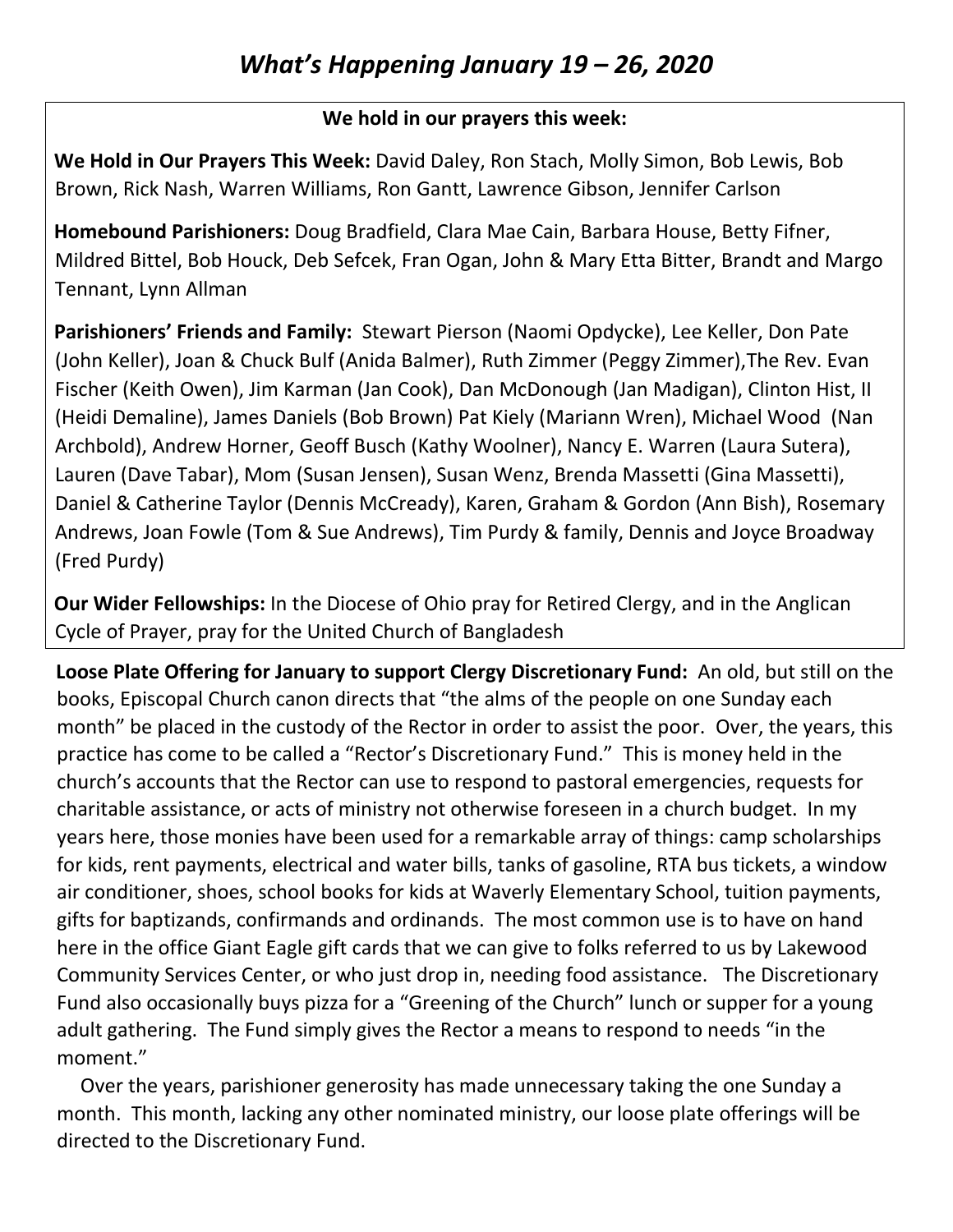**"God Land" – Discussing Politics in the Church:** Our Adult Forum will continue at 9:00 a.m. in the Undercroft Lounge.

 In his November address to Diocesan Convention, Bishop Hollingsworth challenged us to find the courage, discipline and faith to make our congregations spaces in which "politics" can be discussed respectfully and intelligently. To that end, the Adult Forum from now until Holy Week will try to be such a space.

 We will begin by reading together the recent book "God Land: A Story of Faith, Loss and Renewal in Middle America," by Lyz Lenz, and this will occupy us for four Sundays. We will then spend six Sundays discussing some of the deeply polarizing political issues of our day. The group will have the option of continuing after Easter.

 A significant part of our experience will be learning a process of group discussion that privileges deep listening. We WILL NOT debate issues in the fashion we usually envision as "debate." We will not, at the end of each session, vote on "who won or lost." The goal will be to leave the sessions, and the entire program, as fully committed to our political beliefs as were at the beginning, but nevertheless still in fellowship with those with whom we disagree. Wherever you sit on the political spectrum, especially if you sit at one or the other extreme, please take up this critical discipline at this critical time.

**Acolytes, Readers and Chalicers:** We are looking for new recruits for these important Sunday morning ministries for both services.

 **Acolytes** can be adults or young people, males and females. You can volunteer for the 8 or 10 service, or both. The requirements are that you be 50" tall and at least 11 years old. Typically, you are scheduled to serve about one Sunday each month. A training session for new acolytes will take place on today, immediately after the 10:00 service. 8 o'clock volunteers will be trained privately at a convenient time.

 **Readers** are scheduled to read the appointed Scriptures or lead the Prayers of the People. You are typically scheduled about once every 4-6 weeks.

 **Chalicers** administer the chalice at communion. Chalicers are usually scheduled about once every 4 weeks.

Please contact Keith if you are interested in sharing in one or more of these ministries.

**Chancel Guild:** The Chancel Guild will be holding its Winter Brunch on Saturday, January 18th from 11:00 a.m. to 12:30 p.m. in the Chapel of St. Peter's. The new schedule for 2020 will be available at that time and a short "housekeeping" meeting will follow.

 Anyone interested in joining Chancel Guild or finding out more about this ministry is welcome to attend. Please RSVP to your Team Leader or by calling Cathe Step at 216-221- 6081.

**Coffee Hour / Fellowship:** The response to our coffee hour approach has been wonderful! Lots of food and fellowship. "Hosts" in the coming weeks are **January 19 -** Tina Uible -Verger, Nat & Liz Pendalton, Claire Perrin, Jessica Philpott, Bob Potts, John & Marci Rich; **January 26 -** Parish Annual Meeting; No Coffee Hour.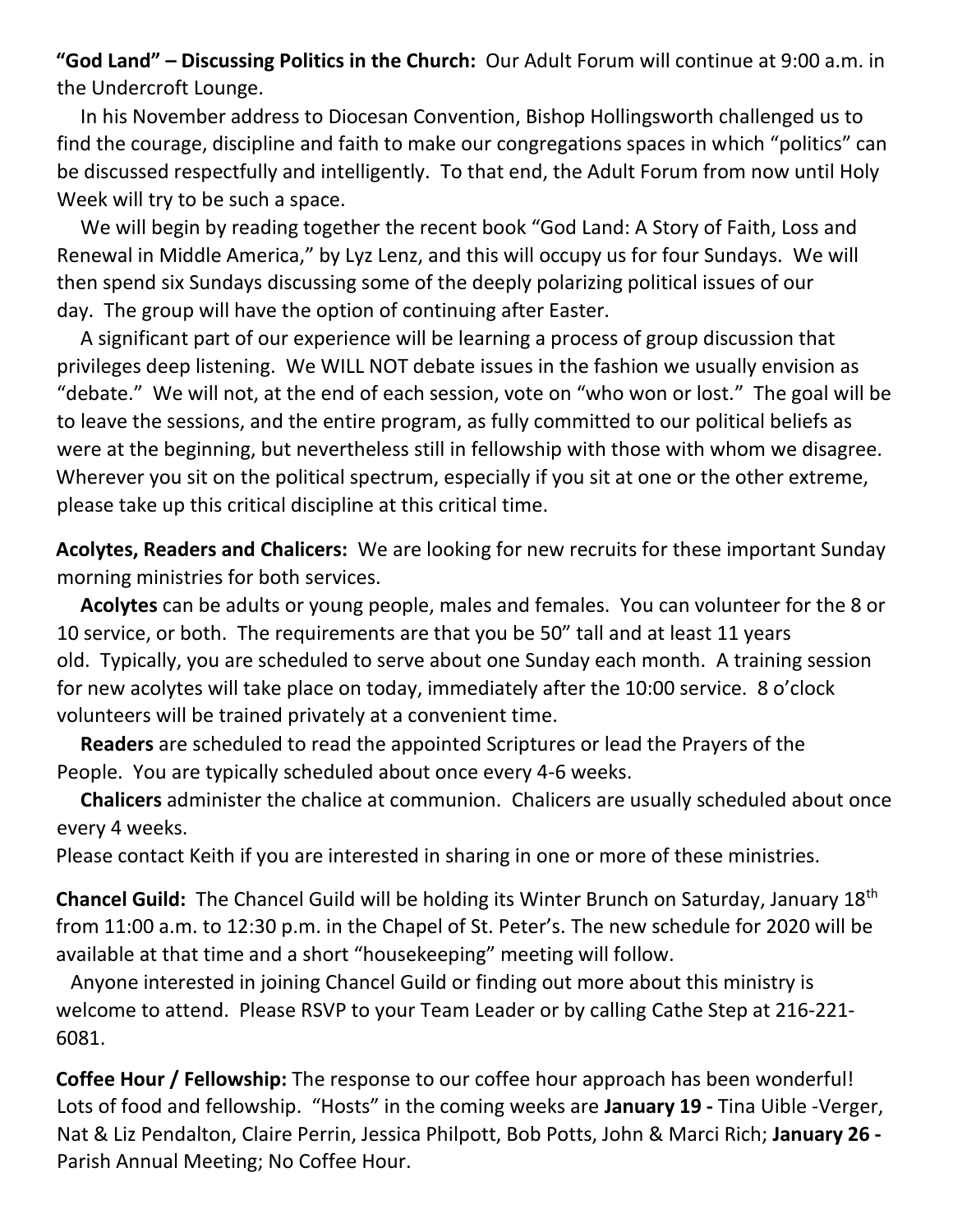

**St. Cecilia's Guild Book Discussion** and tea will be Wednesday, February 19, 2020 at 3:00 pm at Tina Uible's house. The book, *Warlight* by Michael Ondaatje, will be discussed. Goodreads says "In a narrative as mysterious as memory itself – at once both shadowed and luminous – *Warlight* is a vivid, thrilling novel of violence and love, intrigue and desire. It is 1945, and London is still reeling from the Blitz and years of war. 14-year-old Nathaniel and his sister, Rachel, are apparently abandoned by their parents, left in the care of an enigmatic figure

named The Moth. They suspect he might be a criminal, and grow both more convinced and less concerned as they get to know his eccentric crew of friends: men and women with a shared history, all of whom seem determined now to protect, and educate (in rather unusual ways) Rachel and Nathaniel. But are they really what and who they claim to be? A dozen years later, Nathaniel begins to uncover all he didn't know or understand in that time, and it is this journey – through reality, recollection, and imagination – that is told in this magnificent novel. St. Peter's parishioner Joseph Jacoby will lead the discussion. All are welcome!

**Dewey's Super Bowl Pizza:** The Youth will be selling Dewey's Pizzas for our Dewey's Super Bowl Pizza Fundraiser to support our Summer Mission Trip. Dewey's has promised us a great pizza. These delicious pizzas will be perfect to have at home to watch the game or to take to your Super Bowl Party. Order forms are available in the church office, the back of the church and in some Sunday bulletins. **Pizzas will be half-baked** and freshly made to order. They will be available for pick-up on Sunday, February 2<sup>nd</sup> after each service. Dewey's has agreed to a maximum of 45 pizzas, so don't miss out on yours, order today!



**January 12 – January 26, 2020**

| Sunday     | $8:00$ am          | <b>Holy Eucharist</b>          |
|------------|--------------------|--------------------------------|
| 01/19/2020 | $10:00 \text{ am}$ | <b>Sunday School</b>           |
|            | $10:00$ am         | <b>Holy Eucharist</b>          |
|            | $11:30$ am         | Fellowship                     |
|            | 11:30 am           | Acolyte, Reader, Chalicer mtg. |
| Monday     | $6:45$ pm          | Vestry                         |
|            |                    | <b>OFFICE CLOSED - MLK Day</b> |
| Tuesday    | $6:00 \text{ pm}$  | <b>Village Circle</b>          |
|            | $6:30$ pm          | Bowling @ Fairview Lanes       |
| Wednesday  | $9:30$ am          | Holy Eucharist & Healing       |
|            | $10:30$ am         | <b>Bible Study</b>             |
| Thursday   | $7:30$ pm          | Choir                          |
| Friday     | $7:00$ am          | Bible Study @ Joe's Deli       |
| Sunday     | 9:30 am            | Holy Eucharist & Annual Mtg.   |